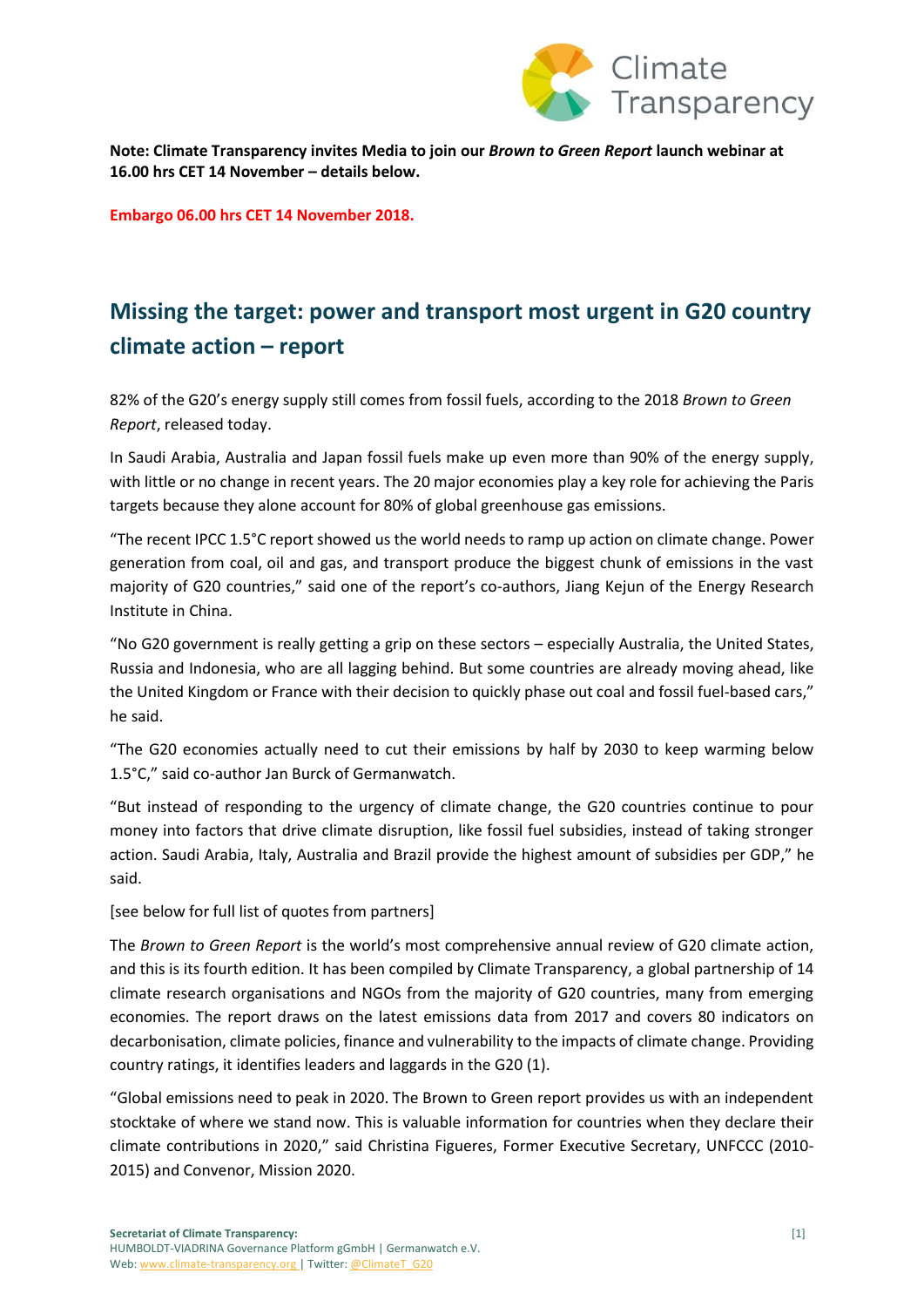

## **Key findings**

- None of the G20 economies' climate pledges are on a 1.5˚C-compatible pathway, with only India coming close, at a 2˚C-compatible pathway. The world is still heading to a warming of 3.2°C. G20 countries must roughly halve their emissions by 2030, but few have longer term reduction strategies to achieve this. Saudi Arabia, Australia and Russia are lagging behind.
- In the **power sector**, South Africa, Australia and Indonesia have the G20's highest emissions intensity due to a very high share of fossil fuels. However, none of these countries have adequate policies to phase out coal, but South Africa has recently published a plan to reduce its use of coal. 14 countries of the G20 countries need a coal phase-out plan. Canada, France, Italy and the United Kingdom have set phase-out dates, but they do not use much coal.
- No G20 country has a 100% **renewable energy** target by 2050 in place. Argentina, Brazil, France, Germany, Japan, South Africa and the United Kingdom are rated high for their renewable energy targets and policies.
- On **transport**, France, Japan and the United Kingdom lead with phase-out plans for fossil fuel cars. Despite ambitious targets, however, France's emissions in the transport sector continue to increase because of an increasing demand for mobility as well as insufficient policies, e.g. to effectively conduct a modal shift in freight transportation. At the bottom of the leader board are the United States, Canada and Australia, who all have the highest transport emissions per capita and either insufficient – or no – emissions standards for cars.
- The European Union is the only G20 economy with a plan for a 1.5˚C-compatible **buildings sector**. While Canada and Germany have the highest emissions-intensity for buildings, they have both targets to make all new buildings zero-energy.
- In the **industry sector**, the European Union is the only real leader on emissions reduction policies. South Africa, Russia and China have the highest emissions intensity in the sector. It is worth noting that developed country emissions would be around 10-20% higher if the emissions from energyintensive goods produced elsewhere were considered.
- On **forestry,** Indonesia, Brazil and Argentina have the highest forest loss in the G20 since 1990, and none show any signs of reversing this trend.
- Many G20 governments are putting policies in place to **green the financial system** and re-direct finance towards low carbon, climate resilient development. However, few have joined these green plans up with systematically phasing out or redirecting "brown" financing.
- Spending on **fossil fuel subsidies** rose from US\$75 billion to US\$147 billion between 2007 and 2016, but did drop from 2015-16, despite a long-standing resolution for the G20 to get rid of them. G20 countries spent an average of US\$ 91 billion on fossil fuel projects from 2013 to 2015.
- Only Canada and France generated more from **carbon pricing** in 2017 than what they spent on fossil fuel subsidies in 2016. Canada's carbon pricing schemes are under legal challenge in several provinces.

#### **ENDS**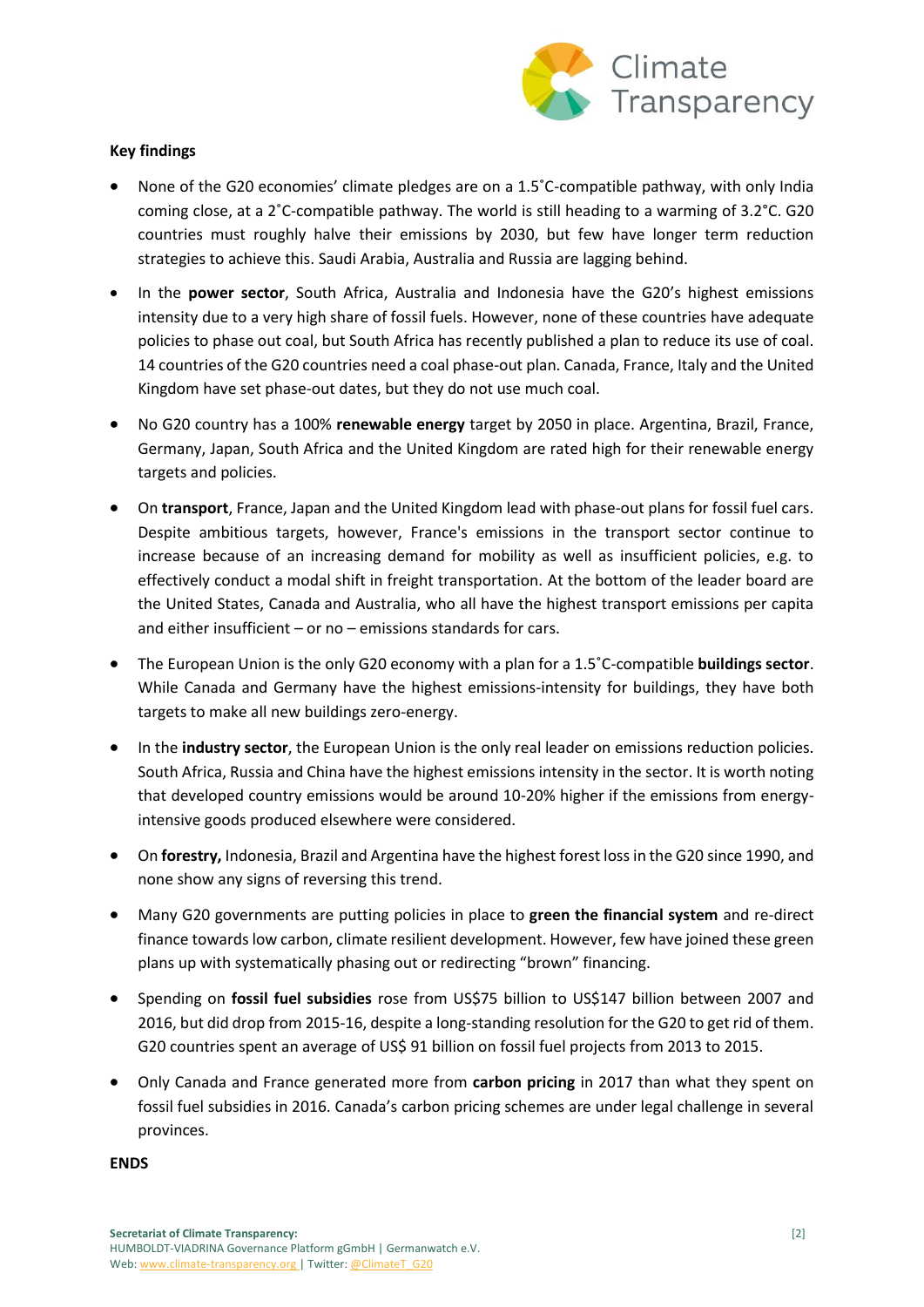

**Download the report and the country factsheets [here](https://www.dropbox.com/sh/bk3umikuzp84t9c/AACpRbNObZ9sOI8AuTNe-7vqa?dl=0) under embargo and from 14 November [here](https://www.climate-transparency.org/g20-climate-performance/g20report2018) on the Climate Transparency website.**

#### **Registe[r here](https://www.climate-transparency.org/online-launch-of-brown-to-green-report-2018) for the online launch of the** *Brown to Green Report***.**

(1) The *Brown to Green Report* is the world's most comprehensive annual review of G20 climate action – and its transition to a low-carbon economy. The report is an independent, in-depth assessment that draws on a range of the latest analysis and qualitative data from leading global experts in the field. It is largely based on the latest (2017) data on decarbonisation and emissions. This year it has added sections and breakdowns of climate vulnerability and looks at Just Transition.

The review is based on 80 indicators around emissions, decarbonisation, policy and finance, and presents clear summaries and sectoral comparisons at an overall G20 level, as well as drilling down to a concise, graphic national factsheet for each member state.

### **Media/communication contacts:**

Germany: Stefan Küper, Germanwatch +49 151 252 110 72, [kueper@germanwatch.org](mailto:kueper@germanwatch.org) New Zealand: Cindy Baxter, +64 21 772 661, [cindybax@gmail.com](mailto:cindybax@gmail.com)

# **STATEMENTS IN SUPPORT OF THE BROWN TO GREEN REPORT 2018**

| <b>CONNIE HEDEGAARD,</b><br>Former European Commissioner for<br><b>Climate Action (2010-2014)</b> | "The Brown to Green Report provides transparency about<br>climate actions: Where are the gaps? Where are we running<br>behind? And where does words and actions not fit? This<br>mapping is a crucial tool for those who want more action." |
|---------------------------------------------------------------------------------------------------|---------------------------------------------------------------------------------------------------------------------------------------------------------------------------------------------------------------------------------------------|
| <b>CHRISTIANA FIGUERES,</b>                                                                       | "Global emissions need to peak in 2020. The Brown to Green                                                                                                                                                                                  |
|                                                                                                   | report provides us with an independent stocktake, where                                                                                                                                                                                     |
| Former Executive Secretary, UNFCCC                                                                | we stand now. This is valuable information for countries,                                                                                                                                                                                   |
| (2010-2015) and Convenor, Mission                                                                 | when they declare their contributions in 2020."                                                                                                                                                                                             |
| 2020                                                                                              |                                                                                                                                                                                                                                             |
| <b>MICHAŁ KURTYKA,</b>                                                                            | "Global climate action needs to be enhanced to safeguard                                                                                                                                                                                    |
| COP24 President                                                                                   | the temperature goal of the Paris Agreement. The Brown to<br>Green report contributes to our knowledge on how to make                                                                                                                       |
|                                                                                                   | a transition to climate-resilient low emission development.                                                                                                                                                                                 |
|                                                                                                   | It shows where we stand, it is a learning platform and                                                                                                                                                                                      |
|                                                                                                   | demonstrates good practices in G20 countries."                                                                                                                                                                                              |
|                                                                                                   |                                                                                                                                                                                                                                             |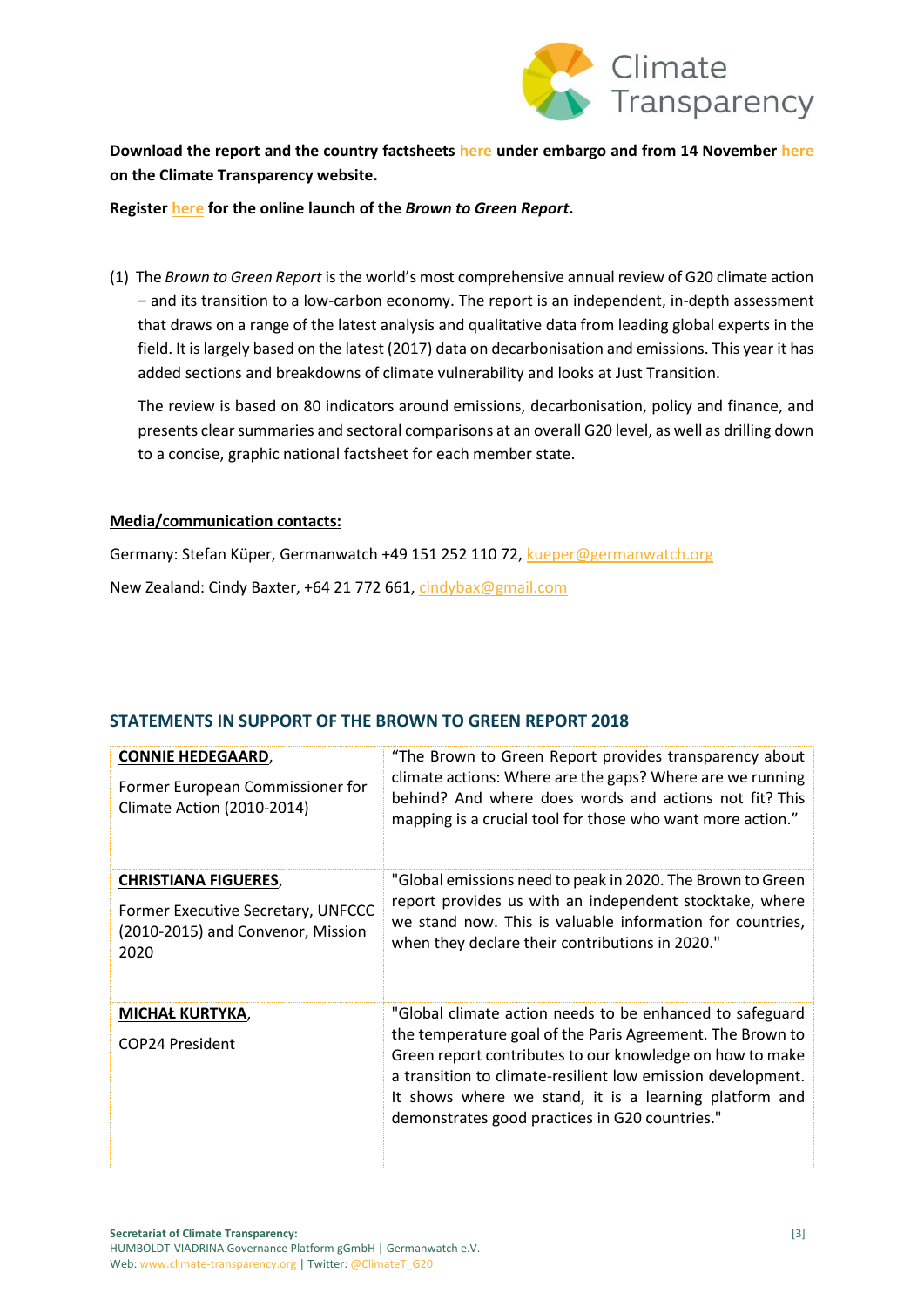

### **PAUL POLMAN**,

Co-Chair of The Global Commission on The Economy and Climate, CEO of Unilever

"Business needs to lead in the transition to a low-carbon economy. The Brown to Green Report sends a strong signal to the G20 that financial markets and economic development are dependent on ambitious climate action."

# **QUOTES AND CONTACTS OF CLIMATE TRANSPARENCY PARTNERS FOR MEDIA**

| Alvaro Umaña, Co-chair of Climate<br>Transparency<br>Contact information:<br>+1 301 537 5244,<br>alvaro.umana@gmail.com<br>Spanish, English, Portuguese | "This year's Brown to Green report provides a vast array of<br>detailed information for the public to hold the G20<br>governments to account on their climate action. While there<br>are some positive developments, the continued reliance on<br>- and funding of - fossil fuels is standing in the way of the<br>G20's transition to a low carbon economy. It's time to pick<br>up the pace." |
|---------------------------------------------------------------------------------------------------------------------------------------------------------|-------------------------------------------------------------------------------------------------------------------------------------------------------------------------------------------------------------------------------------------------------------------------------------------------------------------------------------------------------------------------------------------------|
| Peter Eigen, Co-chair of Climate<br>Transparency<br>Contact information:<br>+49 172 305 9009,<br>peigen@transparency.org<br>German, English             | "Our transparent information from independent sources<br>enables broad stakeholder participation in the public<br>debate. We need this debate so that governments raise<br>their ambition in climate action."                                                                                                                                                                                   |
| Niklas Höhne, NewClimate Institute                                                                                                                      | "Investment in renewable energy is on the rise globally                                                                                                                                                                                                                                                                                                                                         |
| Contact information:                                                                                                                                    | replacing fossil fuels, which is a very positive sign. However,                                                                                                                                                                                                                                                                                                                                 |
| +49 173 715 2279,                                                                                                                                       | Australia, Canada, Indonesia, Saudi Arabia, South Korea and                                                                                                                                                                                                                                                                                                                                     |
| n.hoehne@newclimate.org                                                                                                                                 | the United States lack ambitious renewable energy targets                                                                                                                                                                                                                                                                                                                                       |
| German, English                                                                                                                                         | and policies."                                                                                                                                                                                                                                                                                                                                                                                  |
| <b>Bill Hare, Climate Analytics</b><br>Contact information:<br>+61 468 372 179,<br>bill.hare@climateanalytics.org<br>English                            | "The IPCC has demonstrated that it is indeed possible to<br>limit warming to 1.5°C, but there are very few G20 members<br>who are even close to this pathway, with many are still<br>heavily reliant on coal, amid rising emissions."                                                                                                                                                           |
| <b>Charlene Watson, Overseas</b>                                                                                                                        | "As global temperature rises, so will the risks to economies                                                                                                                                                                                                                                                                                                                                    |
| Development Institute (ODI)                                                                                                                             | from climate disruption, and the need for adaptation and                                                                                                                                                                                                                                                                                                                                        |
| Contact information:                                                                                                                                    | mitigation finance. It's in the G20's own economic interests                                                                                                                                                                                                                                                                                                                                    |
| +41786262216,                                                                                                                                           | to shift from brown to green energy, but we're still seeing                                                                                                                                                                                                                                                                                                                                     |
| c.watson@odi.org.uk                                                                                                                                     | major investment into the fossil fuel industry, along with                                                                                                                                                                                                                                                                                                                                      |
| English                                                                                                                                                 | huge subsidies."                                                                                                                                                                                                                                                                                                                                                                                |
| Argentina:                                                                                                                                              | "As G20 host, Argentina is in the limelight this year - and                                                                                                                                                                                                                                                                                                                                     |
| Enrique Maurtua Konstantinidis,                                                                                                                         | should be well aware of the impact climate change will                                                                                                                                                                                                                                                                                                                                          |
| Fundación Ambiente y Recursos                                                                                                                           | wreak on the global economy. While doing well on                                                                                                                                                                                                                                                                                                                                                |
| Naturales (FARN)                                                                                                                                        | renewable energy, Argentina needs to prioritize the                                                                                                                                                                                                                                                                                                                                             |
| Contact information:                                                                                                                                    | transition away from dirty energy sources, dump fossil fuel                                                                                                                                                                                                                                                                                                                                     |
| +54 911 4070 0397,                                                                                                                                      | subsidies, and start action on its very high forest loss. We                                                                                                                                                                                                                                                                                                                                    |
| prensa@farn.org.ar                                                                                                                                      | urge the G20 to also consider the impact climate also has on                                                                                                                                                                                                                                                                                                                                    |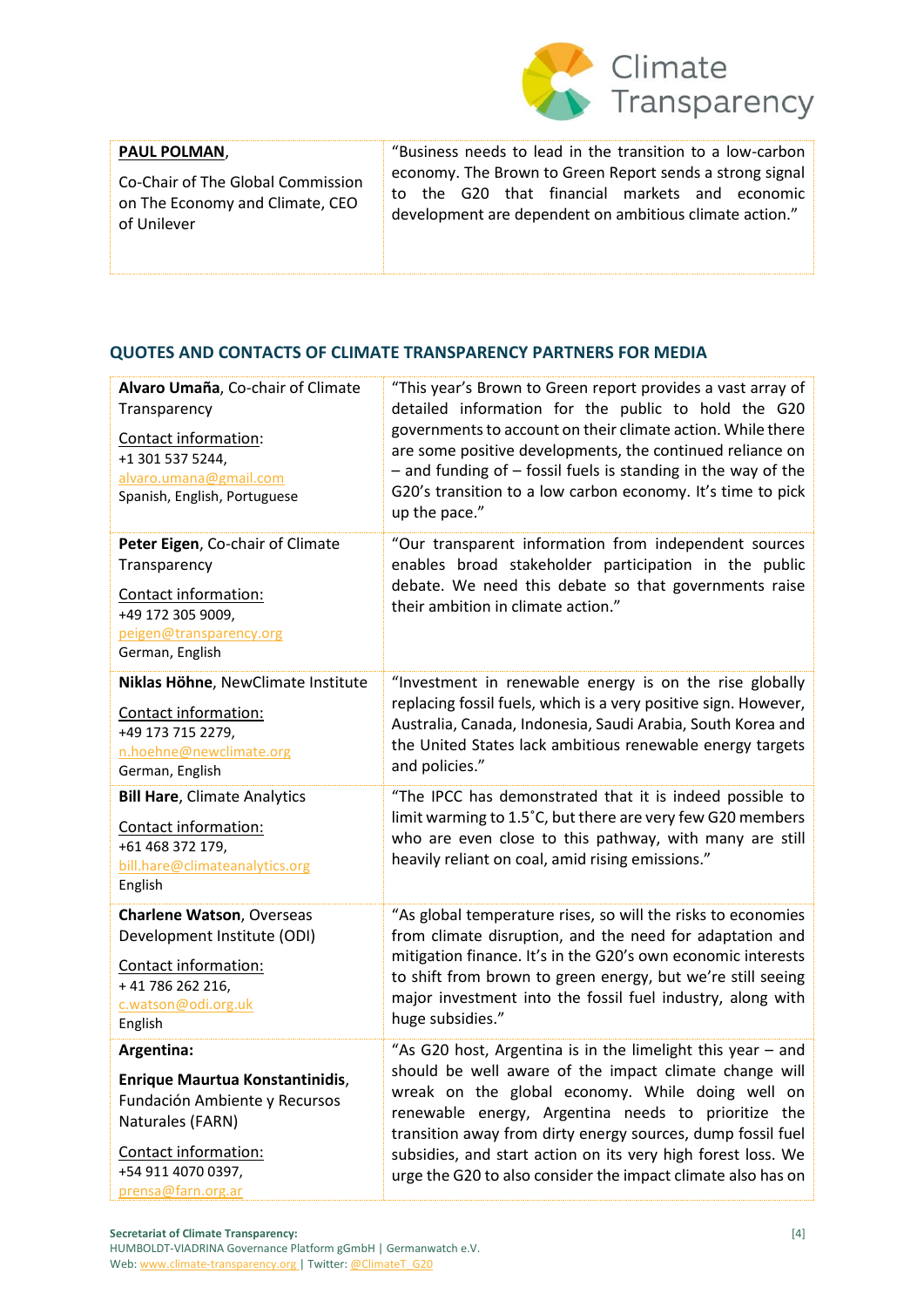

| Spanish, English                                                                                                                                                                                                                                   | the financial and economic developments at their Summit<br>this year."                                                                                                                                                                                                                                                                                                                                                                                                                                                                                                                                                  |
|----------------------------------------------------------------------------------------------------------------------------------------------------------------------------------------------------------------------------------------------------|-------------------------------------------------------------------------------------------------------------------------------------------------------------------------------------------------------------------------------------------------------------------------------------------------------------------------------------------------------------------------------------------------------------------------------------------------------------------------------------------------------------------------------------------------------------------------------------------------------------------------|
| <b>Brazil:</b><br>William Wills, CentroClima,<br>University COPPE/UFRJ<br>Contact information:<br>+55 21 998719827,<br>climatetransparency@lima.coppe.ufrj.br<br>Portuguese, English                                                               | "Brazil's deforestation rate is on the rise, its fossil fuel<br>subsidies are increasing, yet so is its share of renewable<br>energy, where there are tremendous opportunities. Brazil<br>has a high risk of negative climate impacts that are likely to<br>strongly affect food production. We hope our new President<br>will keep Brazil in the leadership of climate negotiations and<br>increase climate action within the country in order to get<br>our GHG emissions in line with the Paris Agreement."                                                                                                          |
| China:<br>Jiang Kejun, Energy Research<br>Institute<br>Contact information:<br>+86 138 0119 9951,<br>kjiang@eri.org.cn<br>kjiang2015@163.com<br>Chinese, English                                                                                   | "China is taking action and has reduced the share of fossil<br>fuels in its energy mix. However, its emissions are rising<br>again, and, as the world's largest emitter, it needs to do<br>more to address its coal industry. It is on track to over-<br>achieve its climate pledge, a strong indication it could do<br>more."                                                                                                                                                                                                                                                                                          |
| France:<br>Lola Vallejo, Institute for<br>Sustainable Development and<br>International Relations (IDDRI)<br>Contact information:<br>Press Officer: Brigitte Bejean,<br>+33 1 45 49 76 37,<br>brigitte.bejean@iddri.org<br>Spanish, French, English | "France has announced ambitious plans to become a world<br>leader on climate change, with a political commitment to<br>reach net zero emissions by 2050, phase out thermal<br>vehicles by 2040, raise carbon price domestically and<br>mobilise climate-related finance internationally. Yet the<br>country is currently on a path to overshoot its first two<br>carbon budgets and needs to increase its planning and<br>implementation efforts for effective decarbonisation."                                                                                                                                        |
| Germany:<br>Jan Burck, Germanwatch<br>Contact information:<br>+49 177 888 9286,<br>burck@germanwatch.org<br>German, English                                                                                                                        | "Germany's climate action is a tale of two strategies - it has<br>1.5°C-compatible policies on the efficiency of new buildings<br>and still very good renewables ratings, but is let down by no<br>coal phase-out, increased fossil fuel subsidies and rising<br>emissions. As a major G20 economy and the world's largest<br>consumer of lignite for the production of electricity,<br>Germany urgently needs to address its coal problem."                                                                                                                                                                            |
| India:<br>R R Rashmi, The Energy and<br>Resources Institute (TERI)<br>Contact information:<br><b>Thomas Spencer</b><br>+91 877 94 89 229<br>Thomas.spencer@teri.res.in<br>French, German, English                                                  | "We are seeing positive signs of climate action in India, the<br>only country whose pledge is already on a well-below 2C<br>pathway. We are among the G20's most vulnerable<br>countries to climate impacts and adapting to climate change<br>is as important as mitigating its impacts. We are witnessing<br>unprecedented energy transition<br>through<br>the<br>an<br>enhancement<br>of<br>renewable<br>our<br>energy<br>supply.<br>However, due to the variable nature of renewable energy<br>we sustain our usage of fossil fuels until we have innovative<br>storage solutions that can be implemented at scale." |